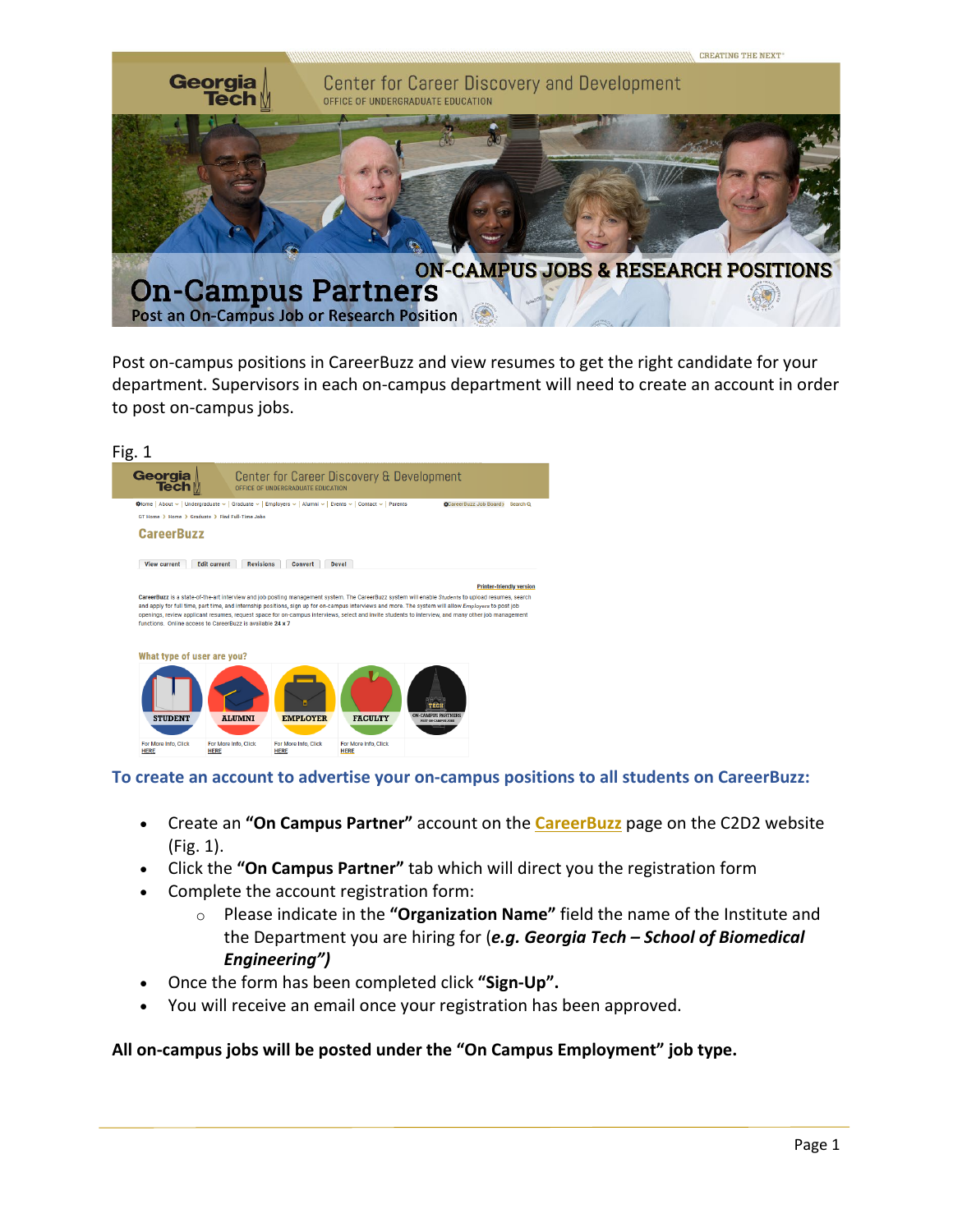- Log into your CareerBuzz account **[HERE](https://gatech-csm.symplicity.com/employers/)**
- Log in with your credentials to access your CareerBuzz homepage
- Click on **"Jobs >> Job Postings"** (Fig. 2)

| Fig. 2             |                                                                                                                     |                                                                         |  |  |
|--------------------|---------------------------------------------------------------------------------------------------------------------|-------------------------------------------------------------------------|--|--|
|                    | Career Buzz                                                                                                         |                                                                         |  |  |
| $\hat{w}$<br>83    | Home<br>Announcements<br>Profile                                                                                    | My Quicklinks                                                           |  |  |
| 白                  | Jobs<br>Job Postings<br>There are currently no announcements or notifications to display.<br><b>Student Resumes</b> | Create Job Posting<br>View Job Postings                                 |  |  |
|                    | Job Shadow<br>Archived Jobs<br>CF Jobs                                                                              | <b>View Applicants</b><br>Post a Profile<br>Create New Schedule Request |  |  |
| $R^2$              | <b>Publication Requests</b><br>OCR                                                                                  | View OCR Schedules<br>View OCR Interviews                               |  |  |
| 白<br>品<br>自        | Events<br>Exp. Learning<br>Surveys                                                                                  | View OCR Applicants<br>View OCR Wait-List                               |  |  |
| 凸<br>$\mathcal{E}$ | Calendar<br>Account                                                                                                 | Request New Information Session<br>Exp. Learning                        |  |  |
|                    |                                                                                                                     | Find us on<br>Facebook<br>View Document Library                         |  |  |
|                    |                                                                                                                     |                                                                         |  |  |

- In the displayed screen, scroll down and click on the **"Post a Job"** tab
- Select the **"Post to This Organizations and Sister Institutions Only"** (Fig. 3)



• In the displayed form, under the **"Job Type"** select **"On-Campus Employment"** (Fig. 4)